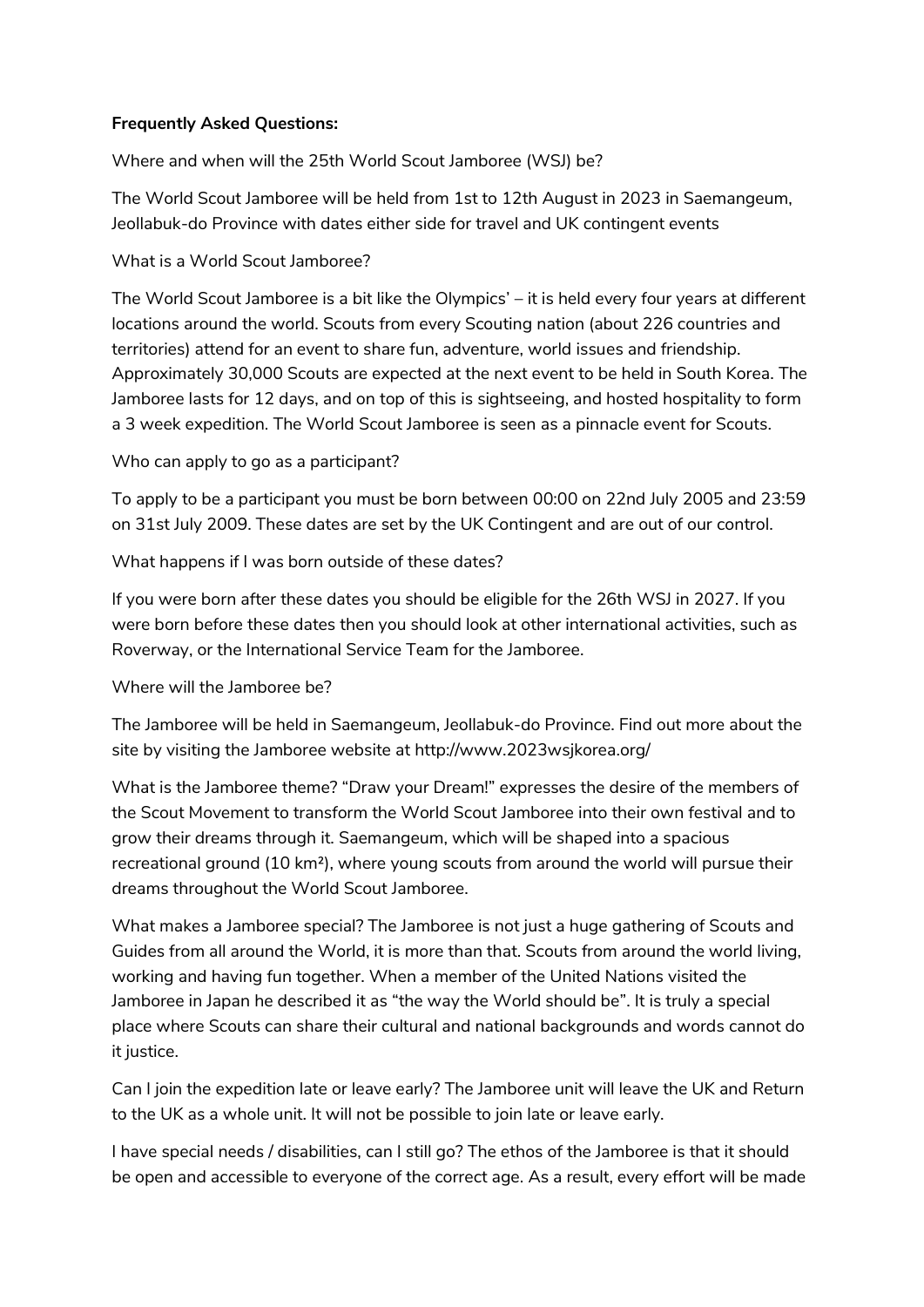in to accommodate young people who are differently abled wherever and whenever reasonable adjustments are possible. This may be simple physical or environmental changes through to more complex adjustments. Whilst these can cover a wide range of requirements, obviously this is a very complex area. We would suggest that if you have any particular questions relating to personal adjustments then please contact your District Commissioner. Fundamentally, all participants in the Jamboree, young person or leader, must be aware that it is a 3 week expedition, mainly camping overseas, with a wide range of activities. It is loads of fun, but it will also be very tiring at times and can have an element of stress relating to logistics, cultural differences and time zones.

Can you accommodate special dietary requirements? A lot dietary requirements can reasonably easily be catered for, as long as you are prepared to be as flexible as possible. Dietary requirements based on religion, and for example Vegetarian, Vegan, Gluten Free are routine. The WSJ itself will be set up for these. However all participants need to be aware that access to particular foods whilst travelling can be more challenging so a degree of flexibility is appreciated. Other dietary requirements will need more work to be achieved. If you have any concerns, then please contact your DC.

What faiths and culture's are represented at the WSJ? Essentially, ALL. The event is aimed at everywhere in the world that has Scouting, and this includes all faiths and cultures. At the Jamboree, you could be queuing for an activity and talk to somebody from virtually anywhere in the world. A lot of the activities are aimed at interaction with others. At the WSJ, there will be chances to learn and join in with other faiths and beliefs. With the ethos of the Jamboree being open to all, the WSJ will be open to applicants from all faiths, no faith and cultures.

What is the UK contingent? The UK contingent is the name for all of the participants, leaders and the International Service Team who will attend the event from the UK. The entire contingent will contain about 4,500 people!

What makes up a Jamboree unit? A Jamboree unit is made up of 40 people; this is 4 leaders and 36 participants organised into 4 patrols. The UK contingent will include approx. 90 units.

How many Jamboree places does West Yorkshire have? West Yorkshire has been awarded 8 patrols, so we will need 72 participants and 8 leaders. This is across 2 units.

Do I have to be a West Yorkshire Scout to apply? Yes, you must be a member of a West Yorkshire Scout Troop, West Yorkshire Explorer Unit or a West Yorkshire Young Leader to apply. If you Scout elsewhere, you will need to apply through that County.

How much will the Jamboree cost? The Jamboree fee is made up of two separate amounts.

UK HQ WSJ Fee. UK Contingent Management Team are currently working on the costings for 2023 and we hope to have this information before early autumn. However, as a guide the UK HQ WSJ fee for the last Jamboree in the USA was £3,295. We are expecting a fee of between £3,300 – £3,400 for South Korea. We have no say in this fee, although West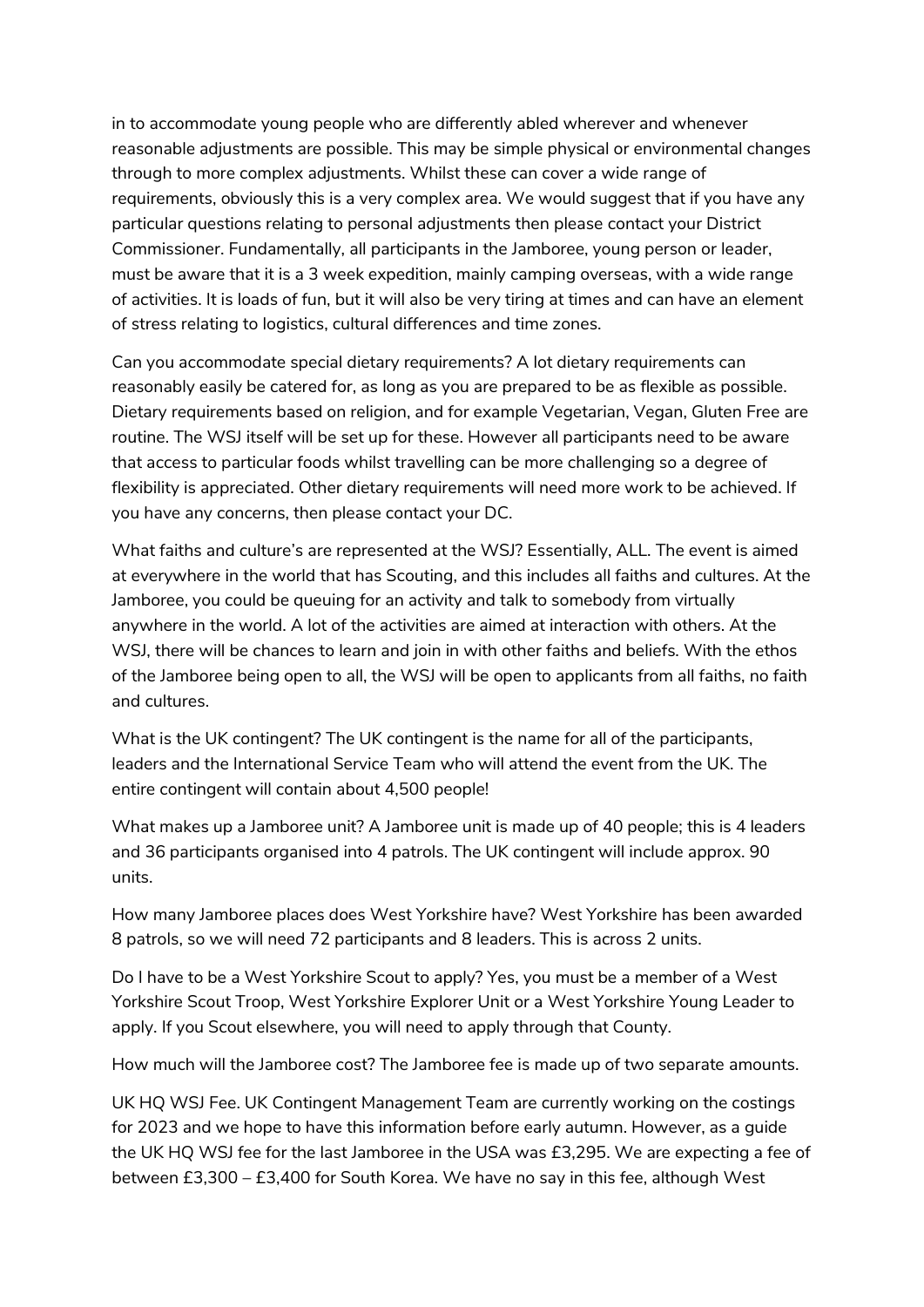Yorkshire Scouts are responsible to collect it and pass it to HQ. This amount covers all costs from when the unit assembles at a UK Airport, until their return. Compulsory uniform items and some kit (such as kit bag) are usually included in this.

West Yorkshire Scouts Training Fee. This is the cost of training and pre-jamboree activities in West Yorkshire prior to the WSJ. Each unit usually has between 6-10 events (being an evening, a day or a weekend) to prepare for the WSJ, and it also usually includes additional items such as hoodies and unit scarfs. We are still working on the budget for this.

Are there any other costs not included above? There may be a few other items such as

All participants will require an individual valid passport in their own name with 6 months expiry from date of return to the UK after the WSJ.

Visa's may be required for the countries being visited.

Compulsory and voluntary Vaccinations may be required for the countries being visited.

Some kit will be required (such as sleeping bags, mats, footwear etc.)

There are usually options to buy additional UK Contingent kit, and Unit kit (so sometimes extra hoodies, badges, or even an additional item that the unit would like but is not in the budget).

Travel and transport to all training events and departure / return airport.

Am I allowed to fundraise to pay for the Jamboree? Absolutely, we would encourage you to fundraise to help raise your Jamboree fee, this can be an important part of your Jamboree journey. In the past many participants have fundraised their entire Jamboree fee. However, fundraising may be more difficult in the aftermath of Covid. Essentially, if you work hard at your fundraising, you are more likely to raise more. If you sit back and let others do it, you are less likely to raise the money. Fundraising can be done individually, in small groups, as part of an Explorer Unit / District.

Do the Jamboree Leaders help us Fundraise? The main role of the Jamboree leaders is to form the Jamboree Unit and help the unit bond and prepare for the expedition. They will help with fund raising ideas, and will encourage the unit to talk and chat about what is working, and what is not working for the members of the unit. The leaders may also be offered fund raising activities that they then share out to the unit, and of course, the leaders also need to raise their own funds as well. However, the leaders are NOT responsible to fund raise for you, or to organise any fundraising. Ultimately, this is down to you.

What are the Jamboree dates? The Jamboree itself will be held between 1st August to 12th August 2023. However, the UK Contingent may be able to provide Hosted Hospitality and/or a cultural experience either before or after the Jamboree. It also takes a number of days to fly everybody out before, and back afterwards. Therefore, we currently do not know the precise dates that will be required. In total, it is likely to be 3 weeks.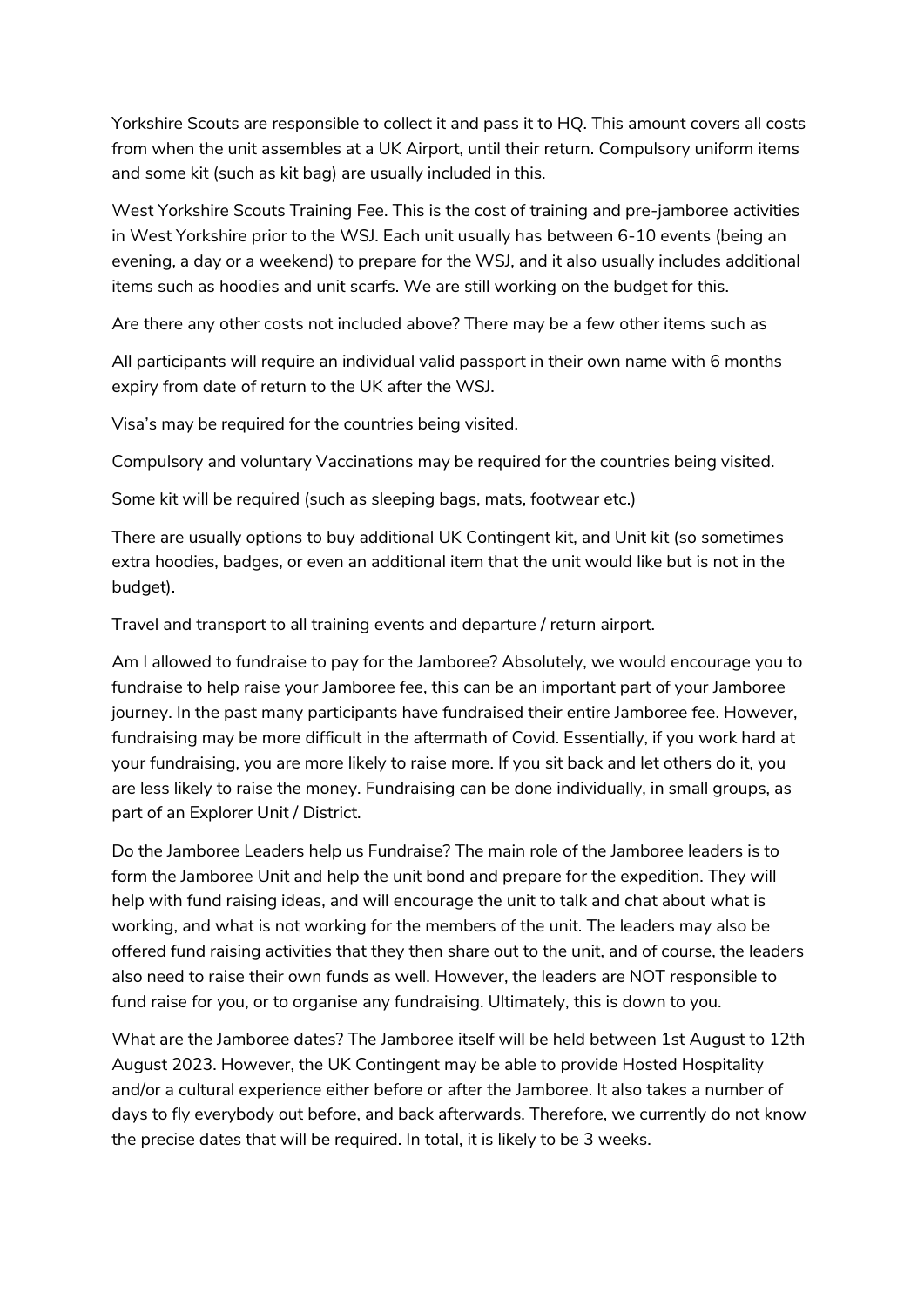What is hosted Hospitality and where will it be? Hosted Hospitality took over from Home Hospitality in 2019, and is a unique opportunity to stay with a foreign Scout Group / District in another country. Essentially, the whole unit stays together, but undertakes activities with the host group / district. This is a real privilege to see the country through the eyes of people who live there. At this stage we do not know if Hosted Hospitality will be available to units or where it may be (typically it is in Countries close to the Jamboree Country).

Will all of the people in the unit be from West Yorkshire? At the moment (subject to West Yorkshire having sufficient applications to fill the units), all our units this time should be from West Yorkshire

Will I know the people in my unit before we go? The unit is likely to be made up of Scouts and Explorers from across the County and you may not know many people at the start of the journey. However in the build up to the Jamboree you will have a number of training events to get to know your unit and many Scouts tell us that by the time they go to a Jamboree their unit become like a second family.

Do I need to use Social Media? Whilst it is not compulsory, you will get the most out of the unit team building by joining in on Social Media. The unit will normally decide on one social media platform to use (can be a Facebook group, What's App group etc.). Normally, there will be one social media channel which is supervised / monitored by the leader team. Participants then usually setup their own independent channels which are not monitored. Official Communication will be via E-mail and/or the one monitored Channel.

How many training weekends will there be, and do I have to go to them? West Yorkshire usually have a number of training events / weekends, usually around 6 to 10 but this will depend on the unit, and we will be looking for you to attend all of these so that the unit can bond together as a unit.

Where will the training weekends be? It will be down to the Unit Leadership team to decide on the locations. Most will be within West Yorkshire, but as we aim to try and prepare the units for what they will encounter in Country there may be some City experiences outside of West Yorkshire.

Will the cost of travel to training weekends be included? No, it will be down to yourself to travel to / from the training weekends, but (subject to Covid restrictions lifting), sharing of transport is encouraged.

Will there be any Virtual Training? Depending on how quickly we return to normal, there may need to be some Virtual Training / unit meetings (most likely to happen in the beginning, but may be used if new or urgent information comes out).

How do I apply? There will be an application form issued by your Districts, and all applications must be made via this application form (by the date on the form).

What about selection? Attending Selection is COMPULSARY. You cannot be considered for a place on the WSJ without undertaking the selection process. This time we have added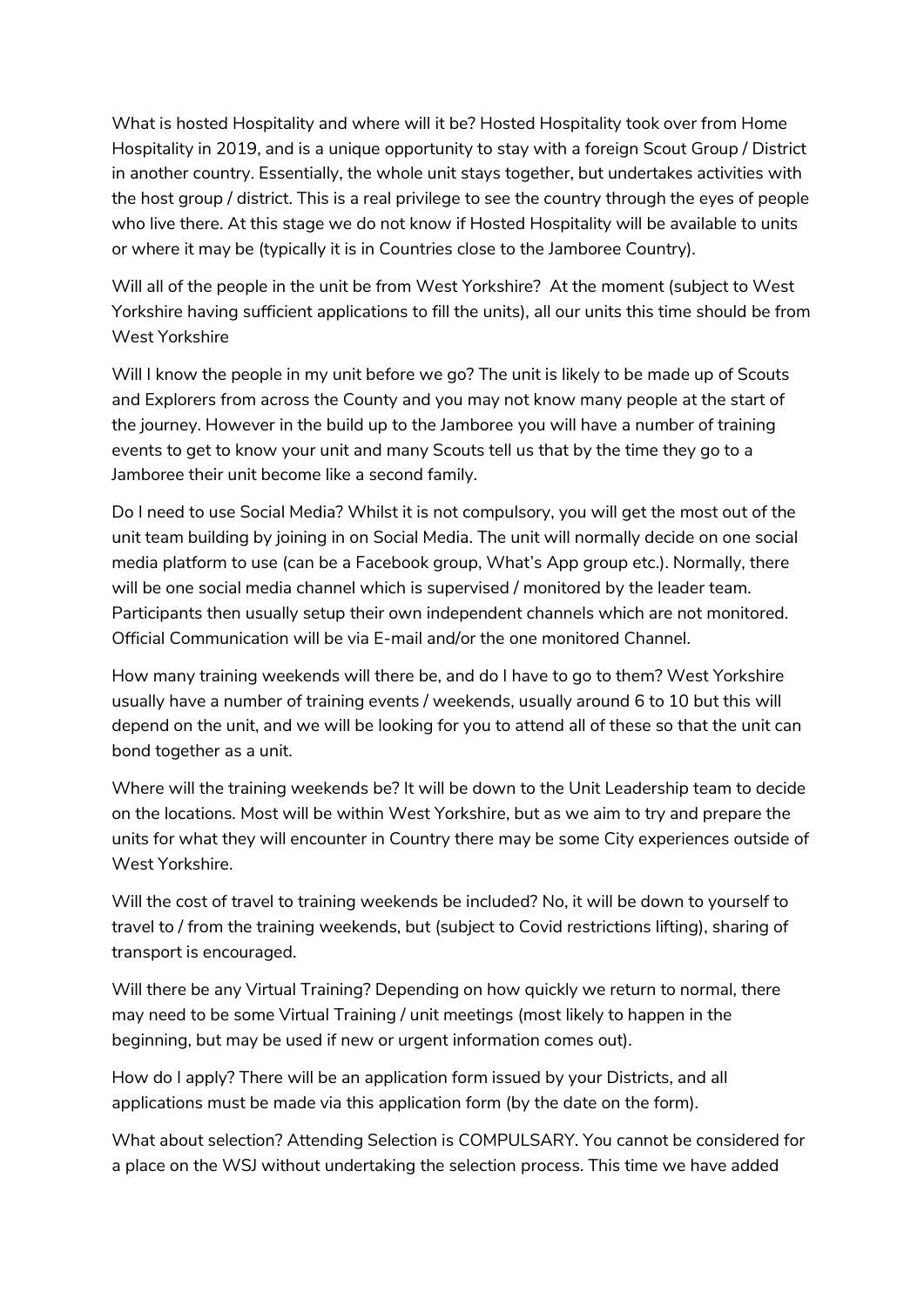complications due to potential Covid Restrictions so we are running selection within in each District to minimise numbers at events. Obviously if further restrictions come in we may need to reconsider how we select.

Do I have to go to the selection weekend to get a place? Yes – whatever selection process is chosen, you must participant in that process to be selected as a Jamboree participant.

Do I have to pay all of the money at the start? No, we need stage payments to meet the commitment to pay Scout HQ over the next two years. Once we know the HQ payment schedule, we will set the schedule and publish it. All participants will need to keep to this schedule.

Do I need to pay a deposit? If you are offered a place on the Jamboree after the selection process, you will need to confirm your acceptance with a non-refundable deposit.

What happens if I need to withdraw after paying the deposit? Refunds of money paid will only be given if we can refill your place on the Jamboree, less the non-refundable deposit, less the cost for training / equipment received or ordered, less the cost of changing names charged by HQ, and any discount needed to be given to fill the place (potentially at short notice). If money has been fundraised, then under charity commission rules, we may need to return this money to the original source of the funds. If this is not possible (for example it was a bag pack), then it may need to be kept and used for a suitable comparable alternative purpose. Monies will be refunded in the following order (after costs)

Any HQ Grant

Any District / Group Grant

Any other organisation Grant

Any untraceable funds donated (such as bag packs) donated to West Yorkshire Scouts

Any remaining funds returned to source

You may still need to pay money in to go towards refunding grants / cover costs. This is highlighted in a Terms and Conditions document you will sign after accepting your place.

What happens if I need to withdraw close to departure? We will always try very hard to refill the place, however, this may be very difficult – especially at short notice. Depending on the reason for withdrawal, there may be insurance cover (for instance, a broken bone or a major illness / death in immediate family). However, we reserve the right to insist on payment in full, even if you do not attend.

How will money for the Jamboree be handled? All funds for the Jamboree will be paid to Districts who will arrange for transfer to West Yorkshire Scouts. We will issue instructions on this procedure later. No funds are to be paid to any Jamboree leader. Your District point of contact will be able to advise you of each individual participant account.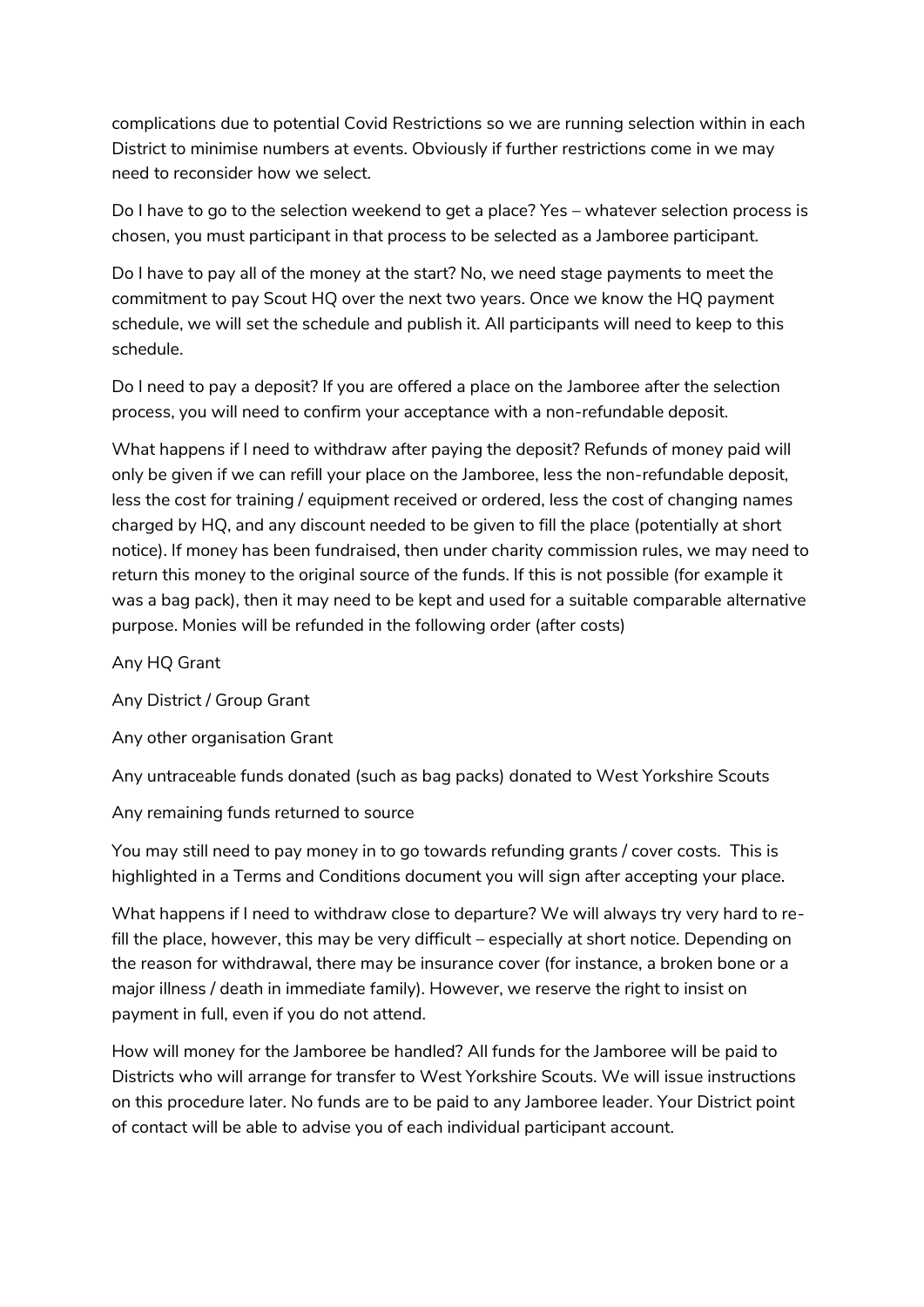Can we claim gift aid on fundraising? Unfortunately, the Jamboree does not qualify for gift aid, and therefore, no gift aid can be claimed / reclaimed for Jamboree payments / fundraising.

Can we claim any grants to attend the Jamboree? Yes, there are a range of funds and grants that can be applied for.

It is always worth approaching your Group / Explorer Unit / District, as they may have funds in place for this type of event.

UK HQ have a Jamboree support fund

Other private trusts and organisations – Round Table, Rotary Club etc.

Some of the above are open to all, some can have restrictions (such as location, purpose, financial situation) etc.

How can I find out more about what it is like to attend a Jamboree? The best way to find out about a Jamboree is to talk to someone who has been before, the young people who went to the Jamboree in Japan or USA would be a good starting point.

Do I have to apply via my Group / District? yes you should apply via your District

Do I have to be a Scout? Yes – you must be a member of UK Scouting to attend. If you leave Scouting / stop being an active member of your Scout group / Explorer unit, your place may be withdrawn.

What is the Jamboree management for West Yorkshire? The Jamboree comes under the West Yorkshire Assistant County Commissioner (International) – Vicki Pearson. Each Jamboree unit will have a Unit Leader, plus 3 assistant leaders, for 36 participants.

What is the Jamboree Management System? This is a web based system used by HQ to obtain information on all participants for their management on the planning and running of the Jamboree, and unfortunately, it is NOT linked to OSM. This system usually starts to be used around 12months prior to the Jamboree.

Do I have to use Jamboree Management System? Yes, you will need to use and up to date.

Is there another expedition in 2023 if I am not successful? We are expecting a high number of applications, far more than we can accept onto the WSJ and so will look at another expedition for those that are not successful.

Will I have a say in which unit I am placed in? No. Once we have received all of the acceptances of places against the offers, the Jamboree Management team will place everybody into the units as given to us by HQ. This will be dependant on a variety of factors, including age distribution, sex distribution, personality characteristics and district distribution. The WSJ is all about making new friends, and whilst you may know some others in the unit you are placed in, it's a fantastic chance to make new friends!